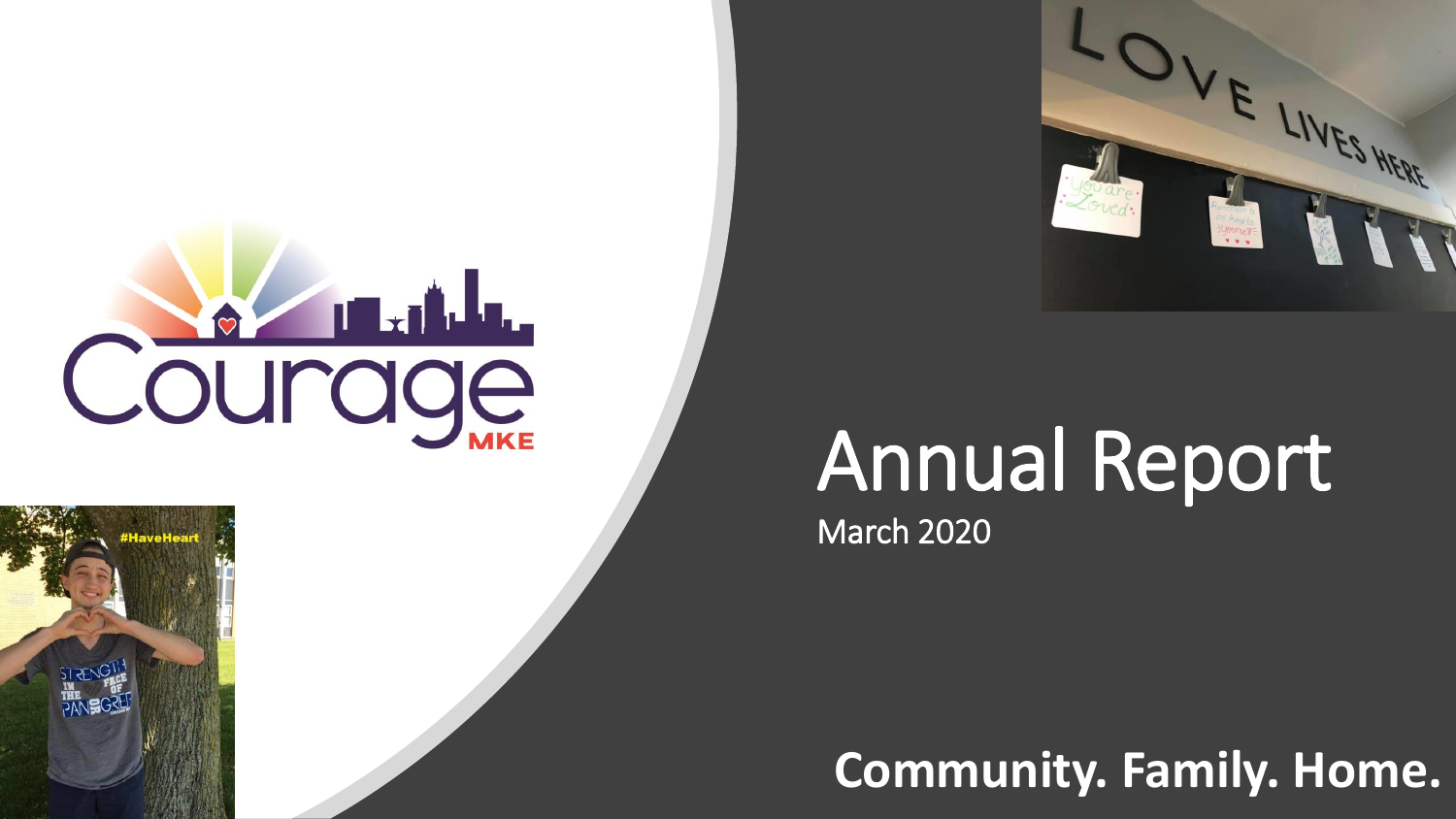# To Our Courage MKE Family….

#### From Our Board:

On behalf of the board of directors for Courage MKE we want to thank each and every one of you for your continued support of our organization. It is because of your generosity and kindness in giving that Courage MKE has become a reality for the youth we serve in order to give them a place to call home, a place to be accepted for who they are and to be shown love from the community. It is truly remarkable what Courage has done over the past year in financial stewardship and in providing care to those we serve. Courage MKE is dedicated to continuing to build relationships within the community in order to provide comprehensive care and services to our residents in our home. As a board, we are committed to ensuring Courage has the ability to achieve the strategic goals that have been outlined for 2020 and to achieve continued growth as an organization.

Because of you. . . we are COURAGE!

Thank you and courageously yours,

Courage MKE Board of Directors

From Our Executive Director:

If I must describe 2019 in a few words, I would use; proud, grateful and fulfilled. Four years ago, we had an idea. We had no clue where it would lead us but, we were determined to try. In 2019, we opened Wisconsin's first home for displaced LGBTQ $+$  youth. We now employ 15 of the most generous and caring employees and we have provided a place for 10 LGBTQ+ youth to feel safe and call home.

We are extremely grateful to have had our story shared around the world. In 2019 we received letters of encouragement and donations from Europe, Asia, Africa, South America and coast to coast here in the U.S. We are proud to be able to continue to raise awareness for the needs of our LGBTQ+ youth every day. We are only a part of this story. Our Courage Family from private donors to corporate sponsors that support us day in and day out make this story complete. Without your support, we simply would not exist, and we commit to remaining fiscally responsible to ensure we continue to serve and grow.

I am very excited about our 2020 strategic initiatives (you will learn a few of them later in this report). Courage MKE was once called "the little engine that could", and our 2020 goals are ambitious and exciting. Your continued support will help ensure that this "little engine" is moving full steam ahead. We sincerely hope you can remain on this journey with us!

From the bottom of my heart, Thank you!!

Brad Schlaikowski

Executive Director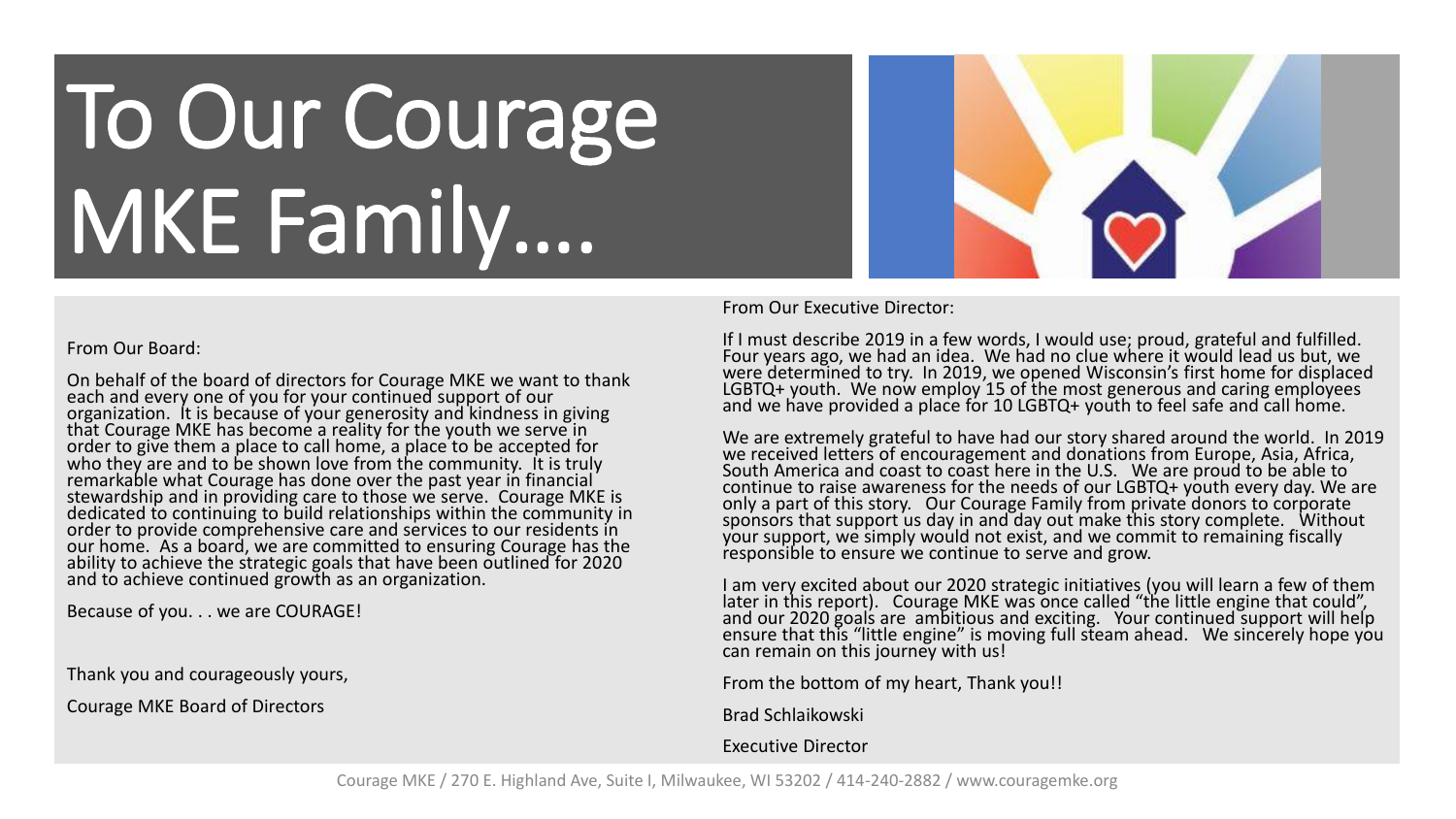### 2019 Financial Highlights



- **\$9.00** out of every \$10.00 Courage MKE receives goes directly to our programming for youth we serve or additional fundraising efforts.
- Nearly **50%** of our annual revenue in 2019 came from private donations from you, our amazing Courage MKE Family.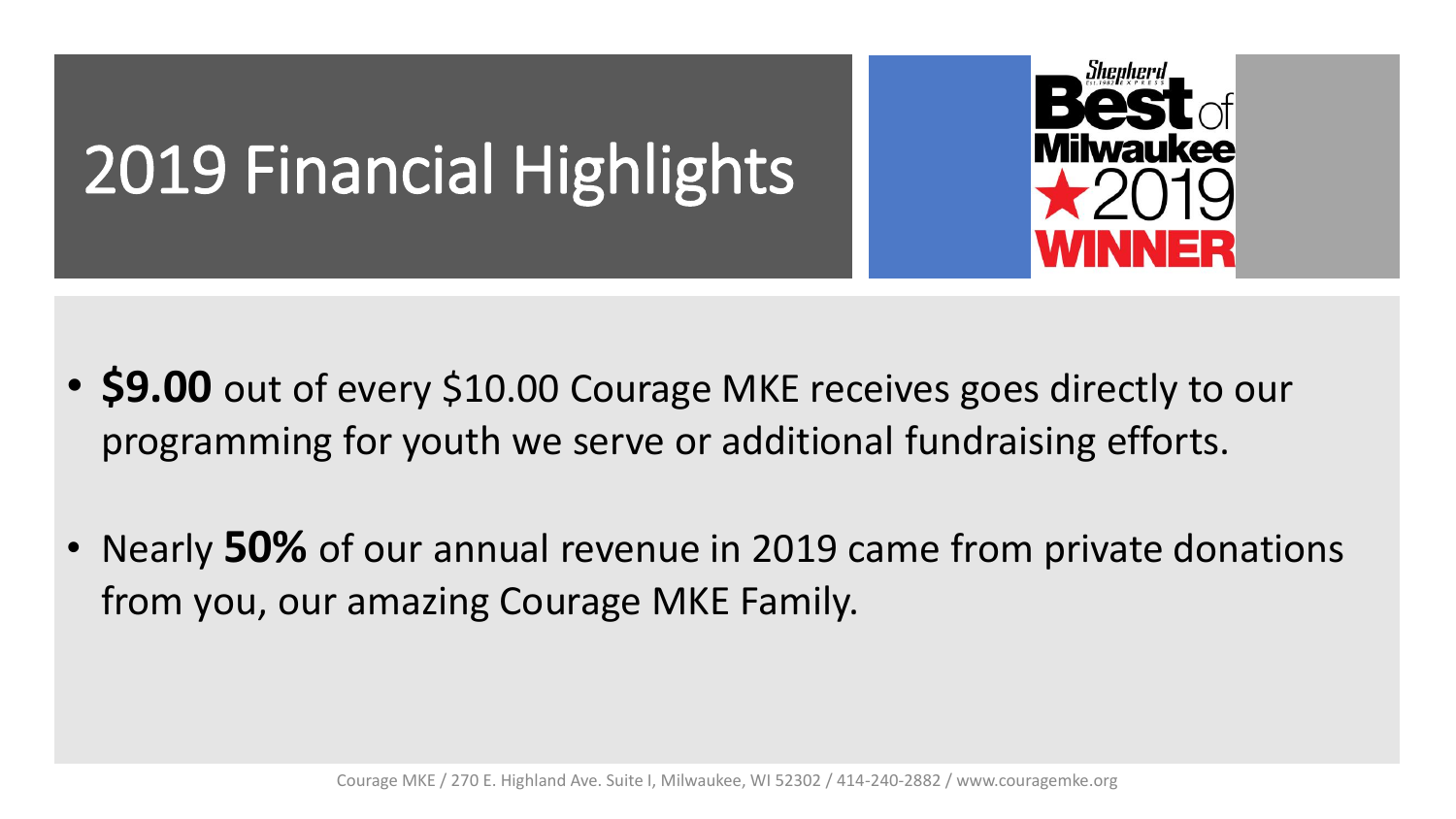# 2019 Financials





Courage MKE / 270 E. Highland Ave, Suite I, Milwaukee, WI 53202 / 414-240-2882 / www.couragemke.org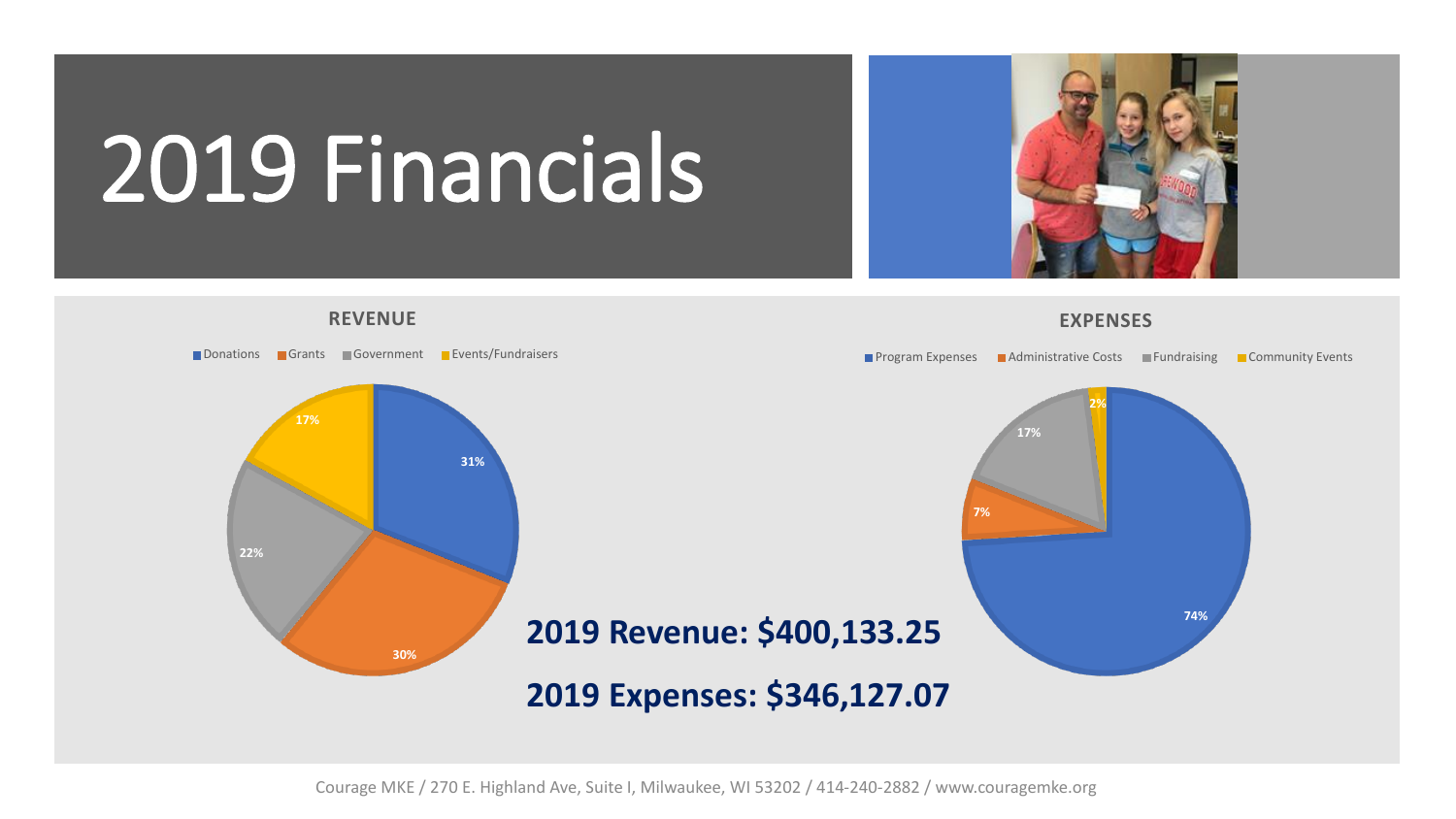## Those We Serve

The Courage House opened its doors to serve LGBTQ+ youth ages 12-17 in Spring 2019 with the help and support of many dedicated volunteers. Our amazing staff work day and night to ensure our residents have the support they need for their mental and physical well-being.

Our goal at Courage MKE is to reset the expectation of how group homes operate. Our staff plan daily activities at the house and at least two community activities per week providing cultural, educational and, most importantly, FUN things to do!



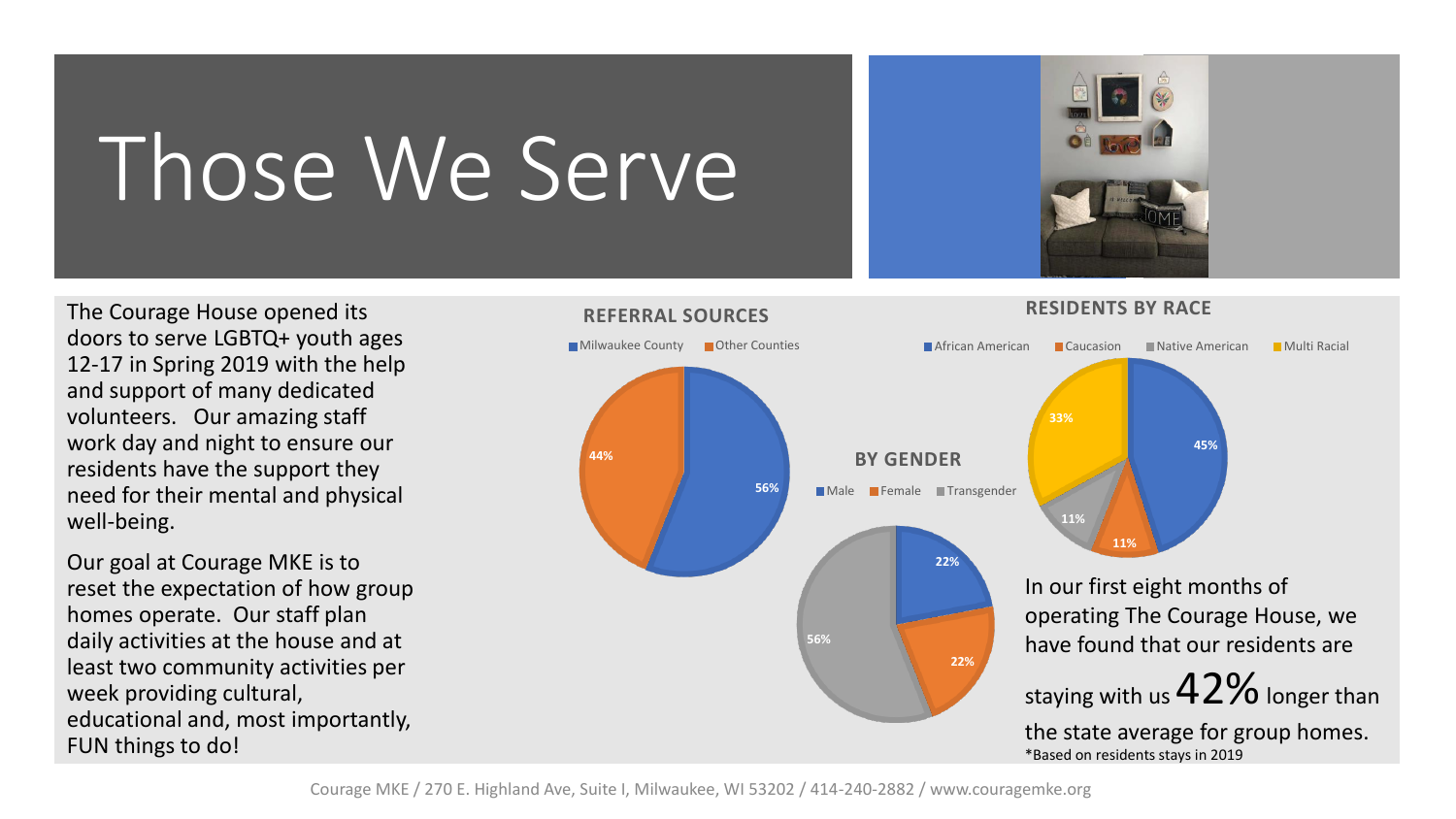# Programs



#### **Scholarships**

In 2019, we awarded \$2,500.00 to two high school Seniors in Milwaukee. Since we started our scholarship fund in 2015, we have awarded \$17,000.00 to students across the state of Wisconsin.

### **Courage Kits**

This program continues to be successful. Over the past year, we have distributed over 1000 of our kits to organizations that serve youth throughout our communities.

### **Courage Gives Back**

All of us at Courage MKE are so grateful for what this community has done for us and our residents. At The Courage House, we aim to teach the importance of giving back to the community. In 2019, our residents and staff held a community rummage sale, cleaned up our neighborhood on multiple days throughout the year, collected and organized items for those at the southern border awaiting entry in the U.S. and collected daily essentials for the LGBTQ+ community that is working to rebuild following tragic earthquakes.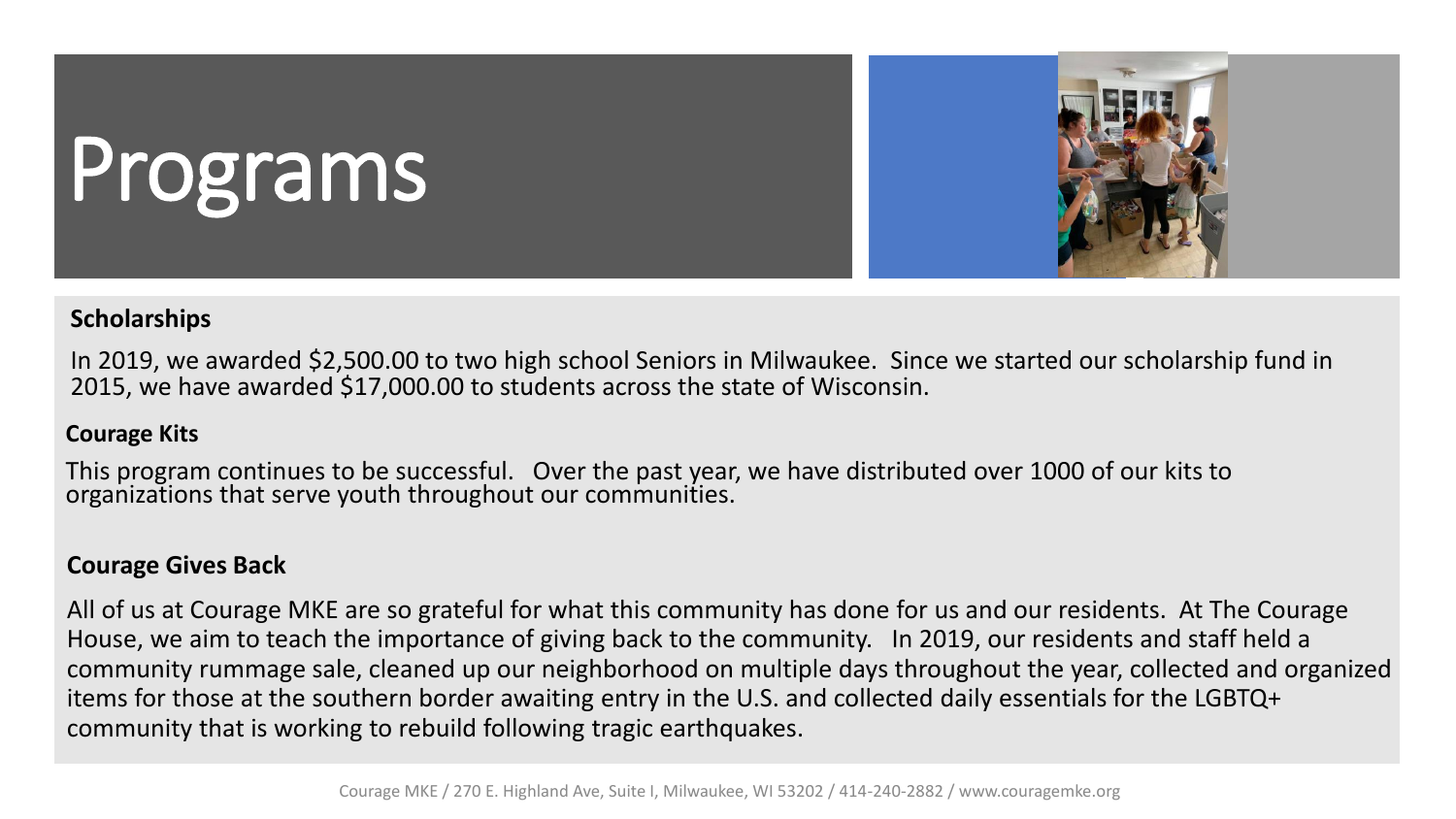# A Look Ahead

### **A few of our 2020 Strategic Initiatives:**

#### **Provide benefits to our employees**

We are committed to providing our employees with the fair salaries and benefits they deserve. In 2019, we committed to minimum starting wages of \$14.00 per hour. Because we believe that self care extremely important, we are currently exploring opportunities to provide our employees additional benefits.

#### **Second Courage House or Courage Shelter in Milwaukee**

This year we will be working with the City of Milwaukee to discuss purchasing additional property, in order to open a second LGBTQ+ home here in Milwaukee. We are so excited to be in a place that we can continue to grow and serve more youth!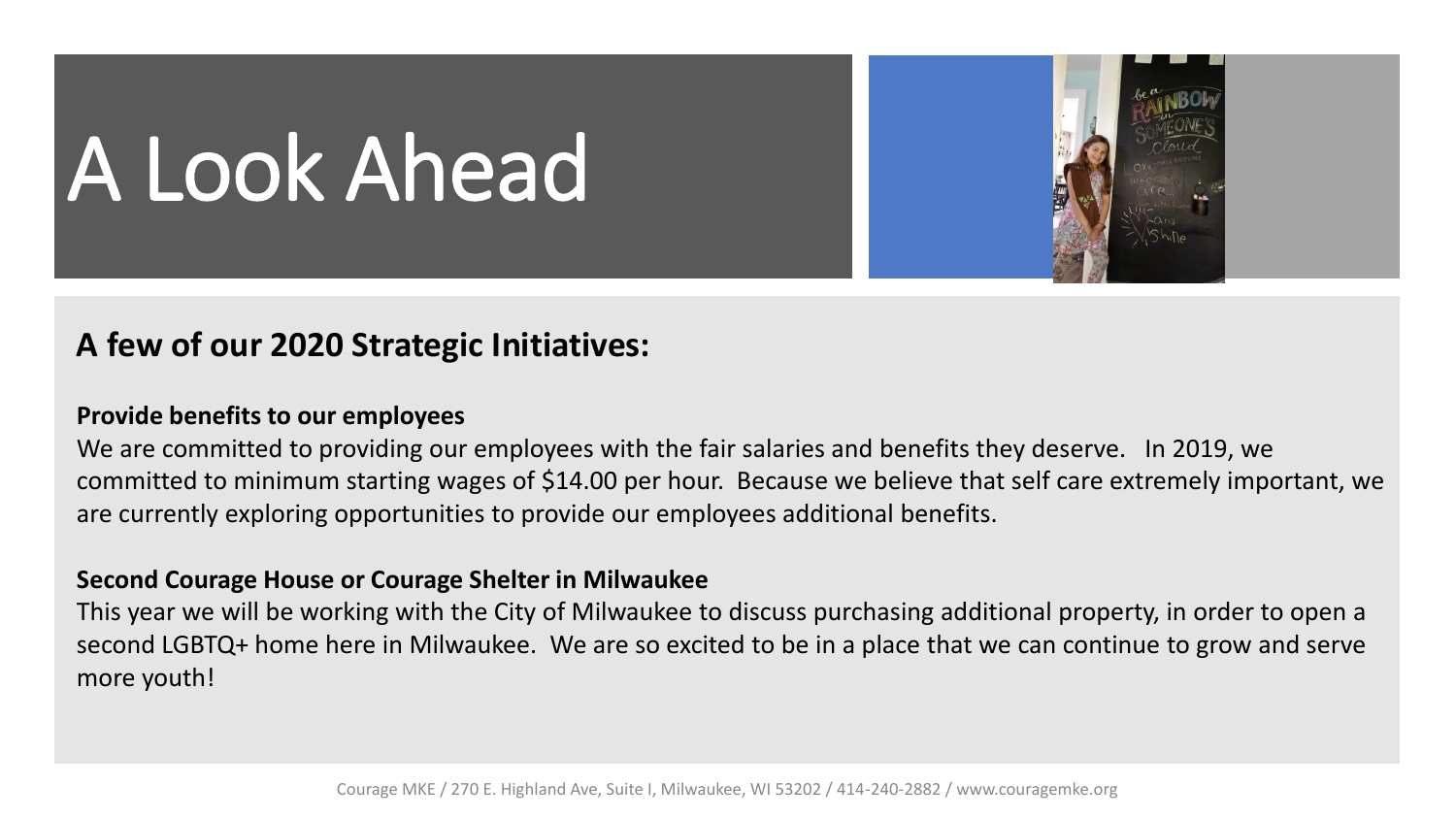

# A Look Ahead

### **A few of our 2020 Strategic Initiatives:**

#### **Courage Conversations – Community Outreach**

In 2020 we will launch our Courage Conversations program. We will hold conversations throughout the community around LGBTQ+ and other issues to help everyone understand the issues our youth are facing and how we can all help.

#### **Supporting those aging out of services**

This program will start with our residents at the age of 16½ to 18 . Teaching daily life skills, assigning apprenticeships and college/trade prep. Each resident will be assigned a mentor to see them though this entire program and further.

For ages 18-21 this program will provide job training through employers throughout our community, as well as housing support, scholarships and additional supportive resources.

For ages 21-24 we are working to develop a mentor training program to support the youth we serve as well as offering housing and support.